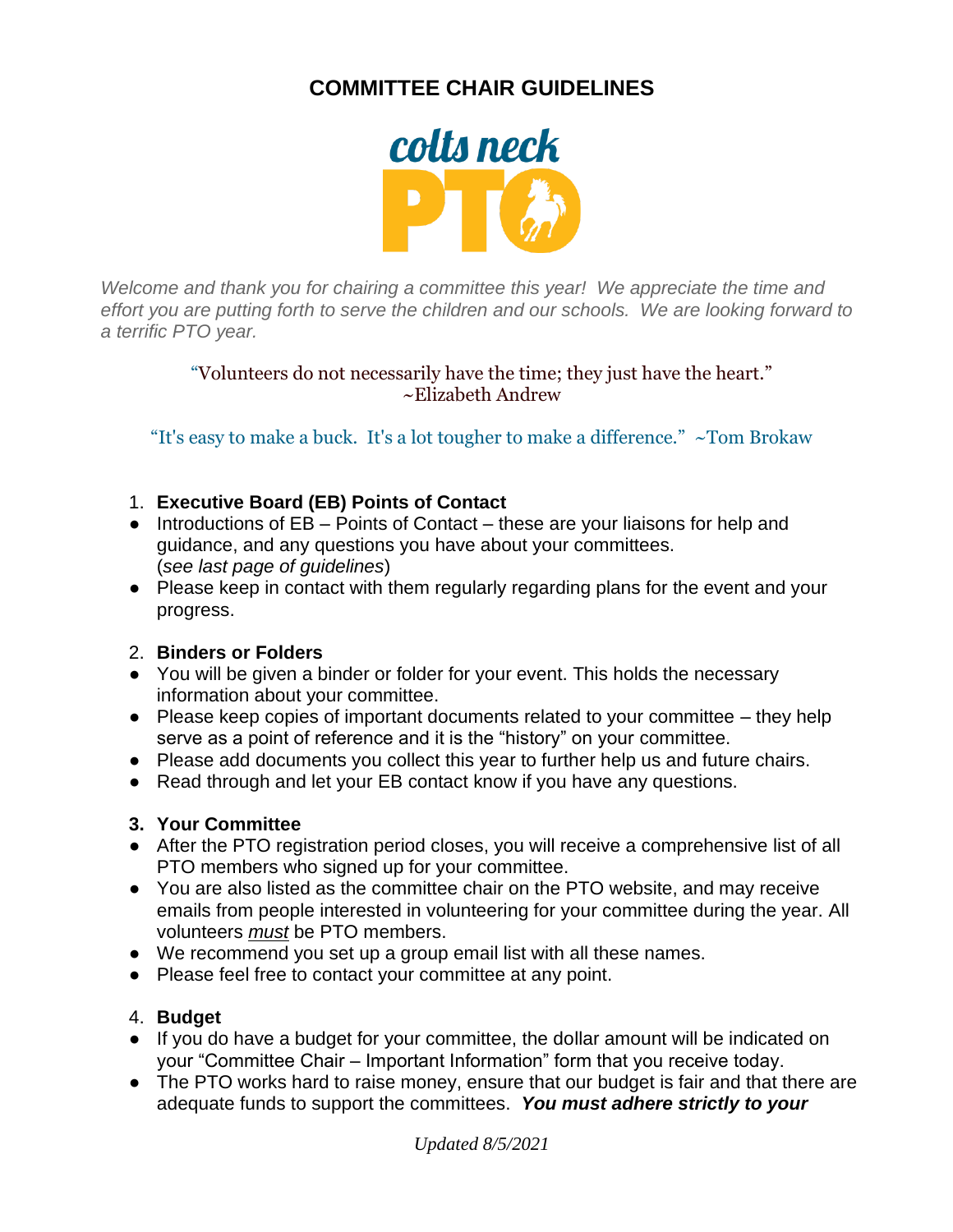## *budgeted \$ amount – there is no room for going over budget with any committee*.

- If you feel that there were inadequate funds to support your committee, then please let your EB contact know so that we can improve the process for the following year. *Again, going over budget is not an option.*
- You should have "history" in your binder of what was spent in prior years. If this is not the case, please email the Treasurer at treasurer@coltsneckpto.org and he/she can give you a rundown of the expenses for the prior year.
- The PTO is a Tax Exempt organization. When we purchase goods or services for a PTO event, we should not pay sales tax. Many times you will need to prove our tax exempt status. Please email your EB Contact to get a copy of the PTO's **Tax Exempt Form**. Please help us save PTO money, **use the form**.
- Please try to be organized and order your needed supplies early enough so that you are not spending money on excess shipping costs.
- You need to have all your expenses cleared by your EB Contact, ESPECIALLY FOOD.

## **5. Expenses/Monies Received**

- The financial procedures are attached please familiarize yourself with them. We will not be able to reimburse you without the *original* receipt. All reimbursements for your committee are due before the end of our fiscal year, June 2021. Please submit them to our Treasurer, no later than June 15th. Use the proper PTO Reimbursement Form, which is available on the PTO website.
- You must use a **spreadsheet.**
- DO NOT hold onto reimbursement/money received paperwork until the end of your event. We ask that for larger events that you bring your deposit, with the completed paperwork, and return any cash boxes to our Assistant Treasurer within three days of the event.
- *Contact Treasurer for:* Reimbursement, Contracts, Purchases, Tax Exempt, Start up cash
- *Contact Assistant Treasurer for:* Monies Rec'd, Checks, Cash/Cash Boxes

## **6. Scheduling Events**

● Before scheduling an event, please check: PTO Calendar

School Calendar

Dates must then be approved by your EB contact.

- All student activities dates must be approved by the Student Activities Director.
- Once your event is approved, email the Communications Director at webmaster@coltsneckpto.org so it can be added to the PTO Calendar.

## **7. Facilities**

- If you need to use any of the school buildings or the associated properties (outdoor areas) for your event, you must request permission to use the space.
- Please do this well in advance of your event the school is used by other organizations as well and space fills up fast.
- To request school space, email your Board Contact and she will schedule the event using the school's on-line system. Please provide the date, beginning and end time of the event, any extra time you need for setup, and your contact number. A week prior to the event, you should contact the facilities manager [\(giglio@coltsneckpto.org\)](mailto:giglio@coltsneckpto.org) to confirm your setup needs for the room (e.g., tables, chairs, etc.)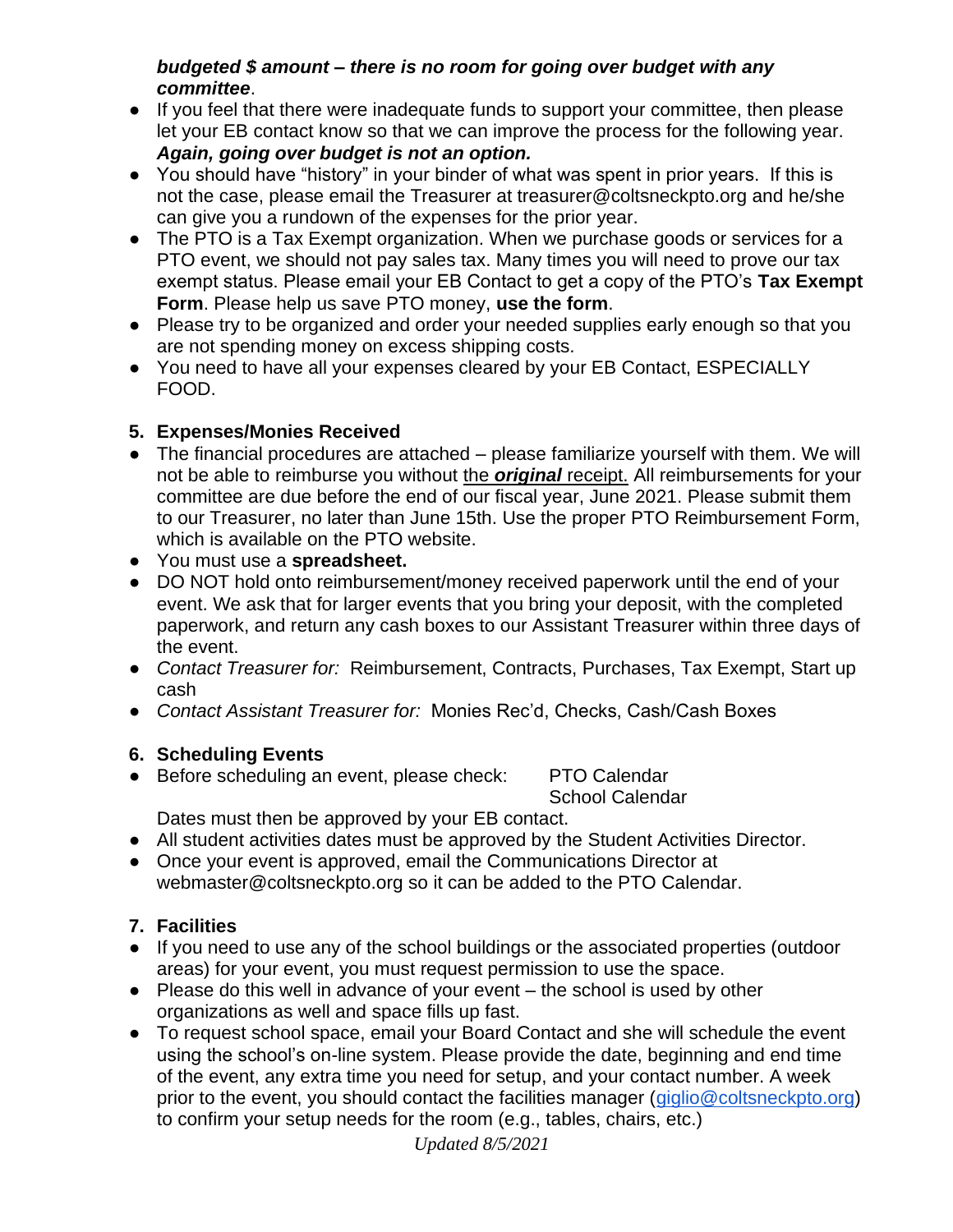## **8. Forms**

- All the necessary PTO forms can be found on our website [www.coltsneckpto.org](http://www.coltsneckpto.org/) under the FORMS tab.
- If a form is missing from the website, please let us know ASAP by emailing your EB contact. The PTO website is always a work-in-progress.

## **9. Publicizing Your Event**

- The PTO has several ways to help you get the word out about your event, including the PTO newsletter, eblasts, website, Facebook page, flyers, and outside press coverage.
	- **PTO Newsletter** published bi-weekly on every other Wednesday. Submissions are due Friday of the week before publication. Send requests to your EB Contact, along with your event details and a brief writeup. After the event has taken place, you should submit a follow-up recognizing your committee's accomplishments, event sponsors, volunteers, and donors in the PTO newsletter.
	- **Eblasts** These are done on an as needed basis and can be directed to parents in a specific grade. Send requests to your EB Contact, along with your event details and a brief writeup.
	- **Website** Your event/activity can be listed on the website or a whole page can be created for your event. For further information, contact our Digital Media Director at [digitalmedia@coltsneckpto.org](mailto:digitalmedia@coltsneckpto.org) or our Communications Director at [webmaster@coltsneckpto.org.](mailto:webmaster@coltsneckpto.org)
	- **Press Coverage** For events outside of the school community, the PTO can assist with press coverage, such as preparing press releases to local print magazines, newspapers or online media or arranging press coverage for your event. Please contact the PTO secretary at [secretary@coltsneckpto.org](mailto:secretary@coltsneckpto.org) for assistance. All press releases need to be approved by the PTO President before submission. Please give ample notice since most print deadlines for the upcoming month fall around the 15th of the previous month.
	- **Flyers** If you would like to send flyers home with students, they must be approved before doing so. Please forward your flyer to your EB Contact for review and approval. Your contact will then forward it to the Superintendent for approval. When it has been approved, it can be distributed in the schools.
		- o Approved flyers can also be posted on the PTO website for parents to access.
		- o When creating a flyer, use the PTO logo. The PTO logo is available on the PTO website under "FORMS."
		- o Please make sure you include your contact information on the flyer.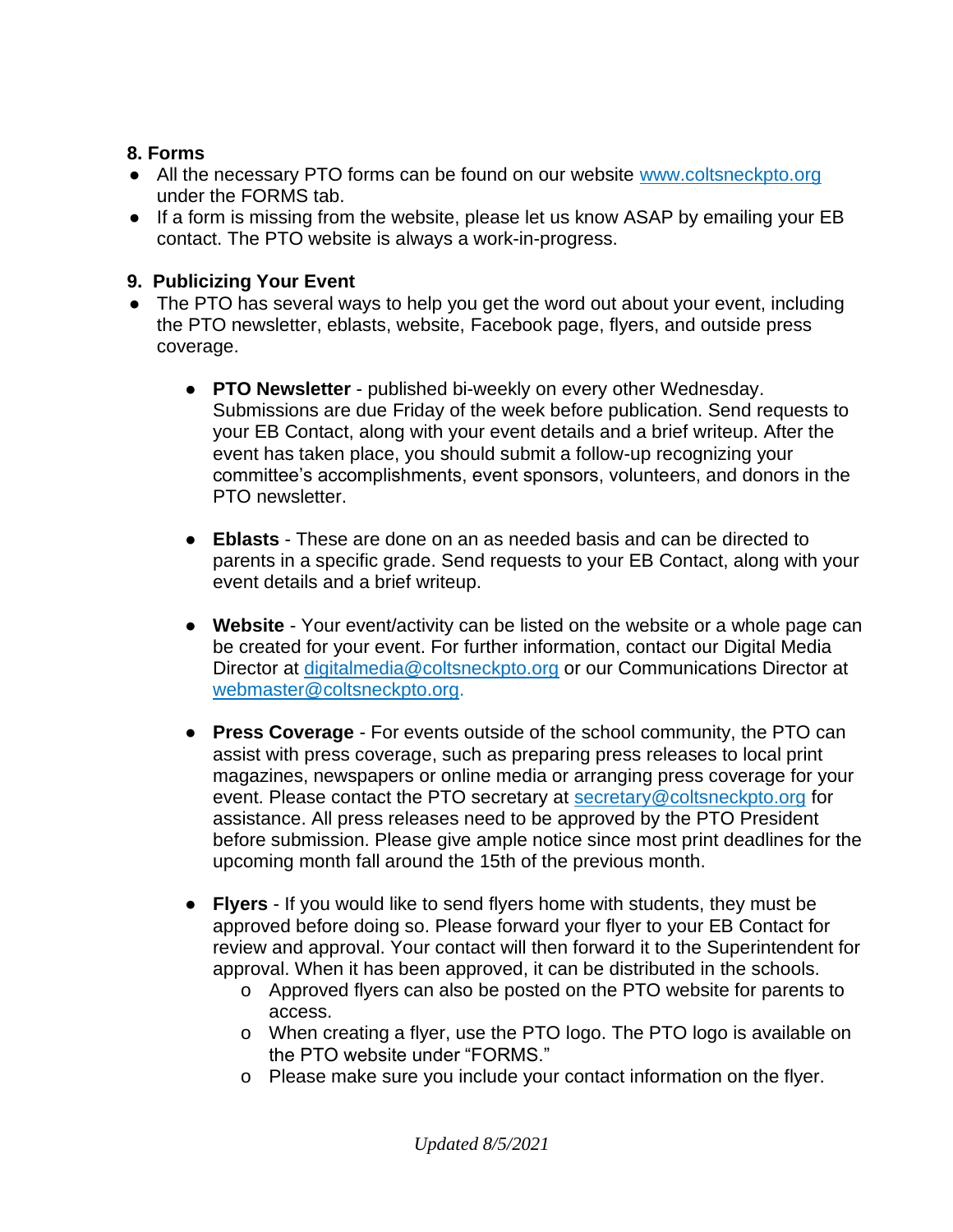#### **10. Photocopying**

● If you need to copy documents, you may use the school copiers. You must enter the PTO code to be able to use the copier. Please ask your EB Contact for the current code. Please use this for PTO documents only, not for copying personal items.

#### **11. Committee Review**

- At any point in time, feel free to contact any EB member with any questions you may have  $-$  - we are here to help and guide you.
- At year end, you will be contacted by your EB contact to review the year. Please be prepared to give them feedback on any aspects of the committee that need to be changed or modified for the coming year.
- PLEASE TAKE GOOD NOTES AND WRITE DOWN AS MUCH AS YOU CAN SO WE CAN CONTINUE TO IMPROVE.

Again, we thank you for volunteering to chair a committee; you are invaluable to the organization. Best wishes for a great year!

Danielle Quigley CNPTO President president@coltsneckpto.org

## **2021-2022 Colts Neck PTO Executive Board**

*Feel free to contact anyone with questions or suggestions*

| President                                      | <b>Danielle Quigley</b> |
|------------------------------------------------|-------------------------|
| <b>Vice-President</b>                          | <b>Kirsten Connor</b>   |
| <b>Fundraising Director</b>                    | Vacant                  |
| <b>Sponsorship Director</b>                    | Vacant                  |
| <b>Treasurer</b>                               | <b>Melanie Yale</b>     |
| <b>Assistant Treasurer</b>                     | Vanessa Rahman          |
| Secretary                                      | Samantha Amato          |
| Communications Director Lena Nicholson         |                         |
| <b>Digital Media Director</b>                  | Kim Kaufman             |
| Student Activities Director Joanne Passalacqua |                         |

president@coltsneckpto.org vp@coltsneckpto.org fundraising@coltsneckpto.org sponsorship@coltsneckpto.org treasurer@coltsneckpto.or[g](mailto:Treasurer@coltsneckpto.org) assistant treasurer@coltsneckpto.or[g](mailto:AssistantTreasure@coltsneckpto.org) secretary@coltsneckpto.org webmaster@coltsneckpto.org digital media @coltsneckpto.org a student activities @coltsneckpto.org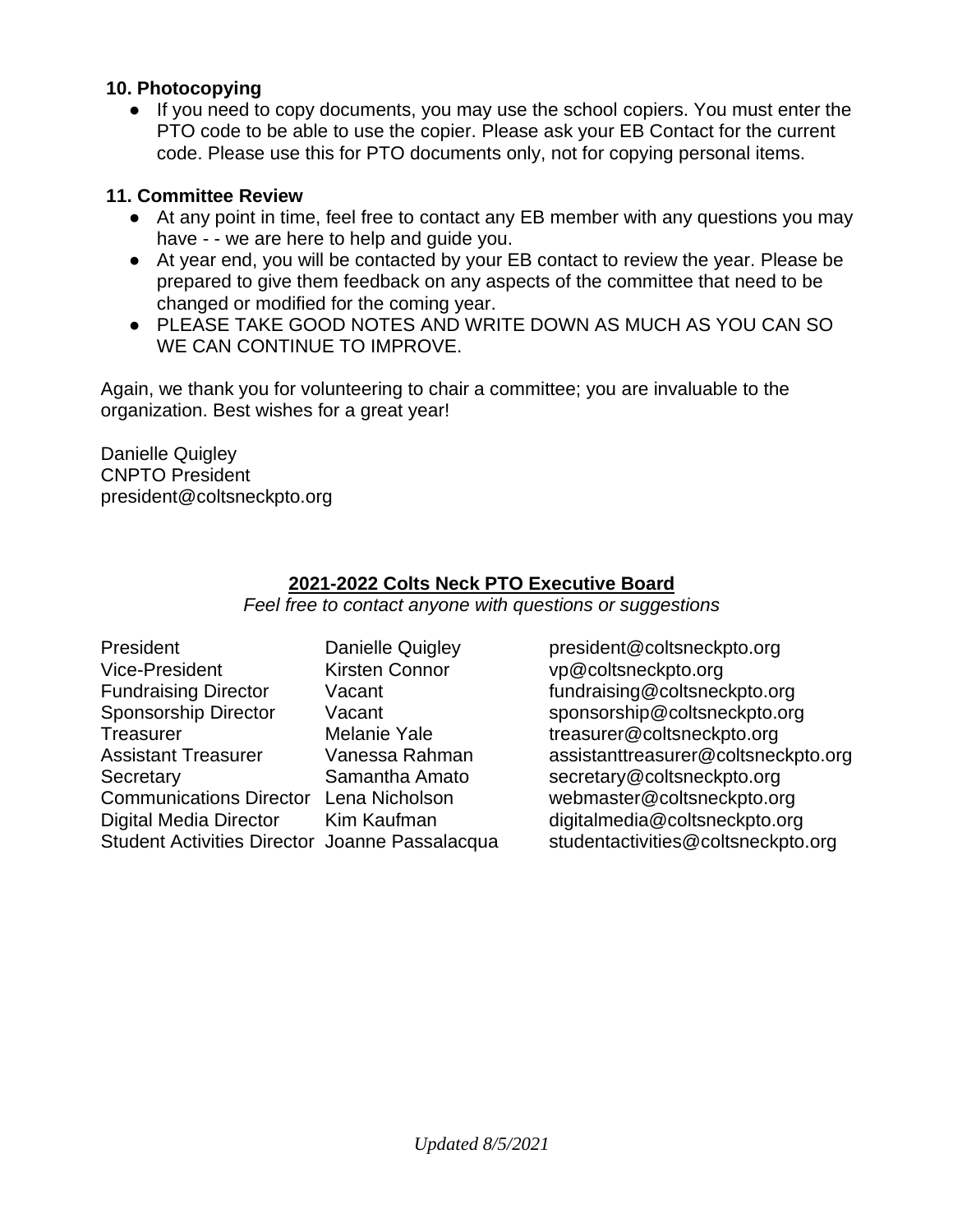

The Colts Neck PTO is dedicated to supporting the education of students and promoting student support and enrichment in Cedar Drive Middle School, Conover Road Elementary School, and Conover Road Primary School.

#### *Each committee must spend within its allotted budget and in a judicious manner.*

**TAX EXEMPT:** The Colts Neck PTO is a non-profit, tax-exempt organization. We do not pay sales tax on goods and services purchased for the PTO. **When you are making purchases, you will need a Form ST-5 to give to the vendor, which includes our exempt organization permit number. The form will prevent us from being charged sales tax and can be used in stores and online.**  Please use this form when making purchases ONLY on behalf of the PTO. All personal purchases must be in a separate transaction. If you need a copy of the form, please contact the Treasurer. (Please see attached list for policy of some local stores.)

If a store refuses to eliminate the sales tax from a PTO purchase, even with our TE certificate, then the purchase may have to be paid for directly with a PTO check or credit card. Exceptions can be made at vendors (such as warehouse stores) who don't accept tax-exempt forms. In cases such as this, please get approval from your PTO executive board contact before making the purchase. If you make a purchase for a PTO event without using the tax-exempt form (or getting prior approval) then we cannot reimburse you for the tax portion of the purchase.

**PURCHASES:** When buying goods and services above **\$500**, the PTO recommends that you receive two competitive estimates before purchasing, at a minimum of every 2 years. If changing an existing vendor, get the approval of your PTO EB member before committing to the purchase. When making buying decisions, we strongly encourage you to:

- 1. Check the PTO Directory and Newsletter/Website for businesses that advertise with us.
- 2. Use a business that has supported the PTO in the past and intends to do so in the future. (Contact the PTO Fundraising Director for details.)
- 3. Use a business located in Colts Neck.
- 4. Contact the previous year's Committee Members for vendor suggestions.

Any single expenditure \$500 or above must be paid directly to the vendor. Do not spend your own money and submit for reimbursement. Submit an invoice and Vendor Payment Form (see below) to your Executive Board Contact, who will approve and pass them along to the Treasurer to issue a check to the vendor.

Purchases less than \$500 can be paid by you, in which case you will be reimbursed (see below). Alternately, an invoice and Vendor Payment Form can be submitted to your Executive Board Contact, so the Treasurer can pay the vendor directly.

**CONTRACTS**: In some situations, contracts must be entered into, and will require prior approval by an Executive Board member. Contracts under \$2,500 **MUST** be reviewed and approved by your Executive Board Contact, the President, **or** the Vice President. ANY contract over \$2,500 **MUST** be reviewed and signed by the President or Vice President **and** the Executive Board Contact, in accordance with the PTO By-Laws.

*Updated 8/5/2021*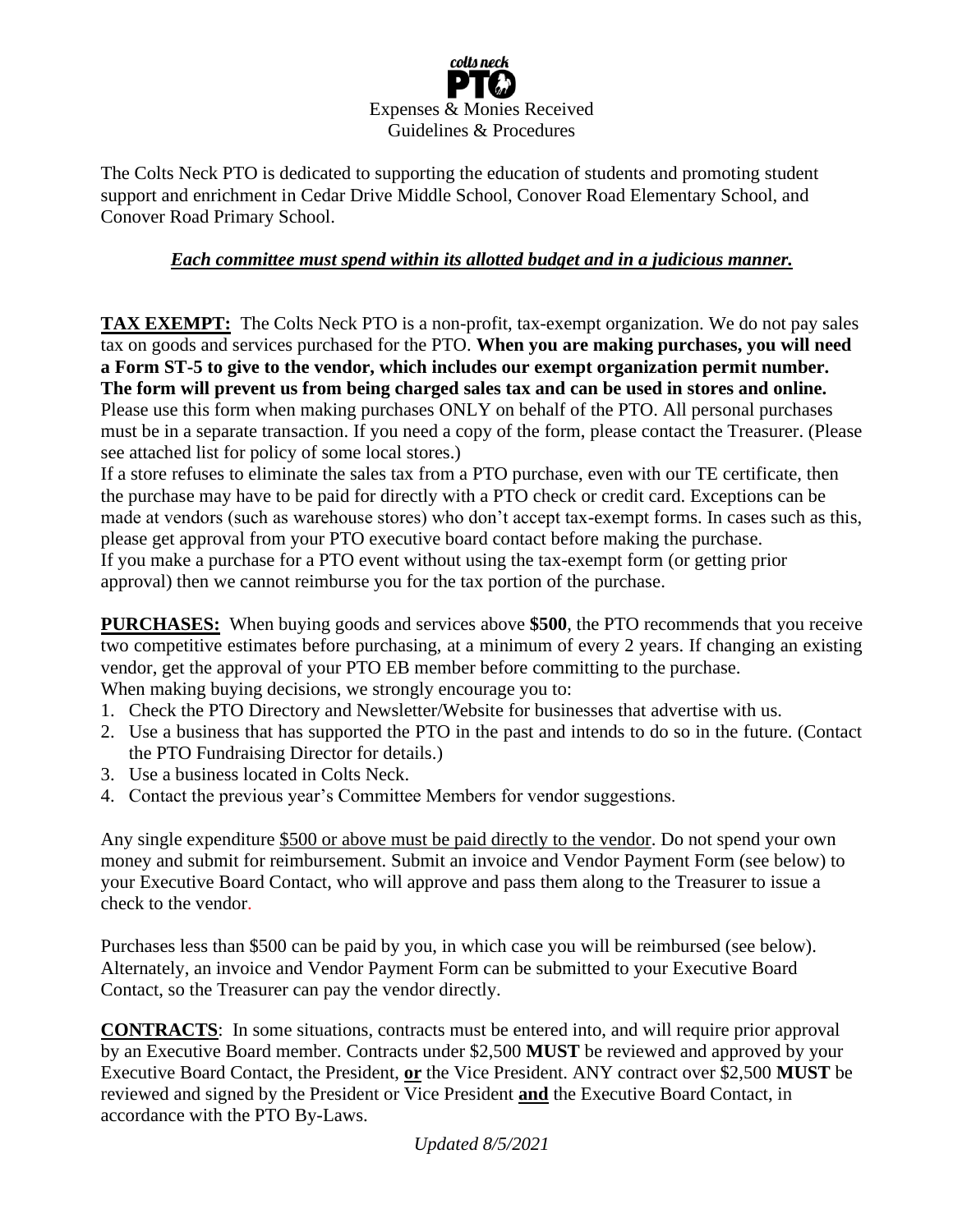**PROCEDURE FOR DIRECT PAYMENT OF VENDOR INVOICES:** In order for a vendor to be paid, the Vendor Payment Form must be filled out (a copy is available on the PTO website under the "Forms" tab or an Excel version can be emailed to you). Fill out **ALL** the information. It is especially important to itemize your invoices by vendor. One form should be completed for each separate vendor that must be paid. Attach all **original** invoices/bills to the worksheet and verify the total on the worksheet to your receipts. *The worksheet must be signed by your Executive Board Contact for approval and accuracy*. The board member will then submit this form to the Treasurer for payment. The Treasurer will issue a check directly to the vendor. Please submit all invoices within one week of the event. Vendor payment requests cannot be made after June 30.

**PROCEDURE FOR REIMBURSEMENT:** In order to be reimbursed for expenses, the Reimbursement Worksheet must be filled out (a copy is available on the website under the "Forms" tab or an Excel version can be emailed to you). Fill out the name of the Committee, the name and address of the member to be reimbursed, whether you'd like your check delivered via mail, sent home with your child, or you will pick it up, and itemize your receipts by vendor and category. Attach all **original** receipts to the worksheet and verify the total on the worksheet to your receipts. *The worksheet must be signed by your Executive Board Contact for approval and accuracy*. The board member will then submit it to the Treasurer for payment. The Treasurer will issue a check. Please submit all expenses within one week. Reimbursement requests cannot be accepted after June 30.

**NOTE**: **All expenses for your event must be paid through the PTO checking account. Do Not Deduct Expenses From The Start-Up Money Or From Monies Collected. You will need to fill out a reimbursement worksheet, as explained above.**

**NOTE: The PTO DOES NOT reimburse tips without prior approval from the President or Vice President, as well as the Treasurer. NO EXCEPTIONS will be made. Requests must be submitted to the Executive Board Contact who will submit it to the President or Vice President and the Treasurer. The PTO DOES NOT reimburse gift cards/lottery tickets. Please DO NOT purchase these for events.** 

**PROCEDURE FOR MONIES RECEIVED:** The Colts Neck PTO is required by its auditors to keep a detailed accounting of all monies received. This means that all events and activities that receive money must keep a record of all cash and each check collected. For student activities and fundraising events, please keep a list of attendees and payment received from each attendee. This must be submitted to the Assistant Treasurer as part of the Monies Received report and should reconcile with the monies submitted for deposit.

After an event, you must fill out and sign the Monies Received Report (a copy is on the PTO website under the "Forms" tab or an Excel version can be emailed to you), detailing cash and check amounts and submit to your Executive Board contact to approve. After EB approval, submit the form, all monies, and any cash boxes to the Assistant Treasurer within two days after the event or activity. If payments are received in advance of the event, please give it (with a completed Monies Received Report) as you collect it so it can be deposited in a timely manner and be included in that month's Treasurer's Report.

Do not leave deposits for the Assistant Treasurer in her mailbox, porch, etc. All deposits must be handed to her directly to avoid loss.